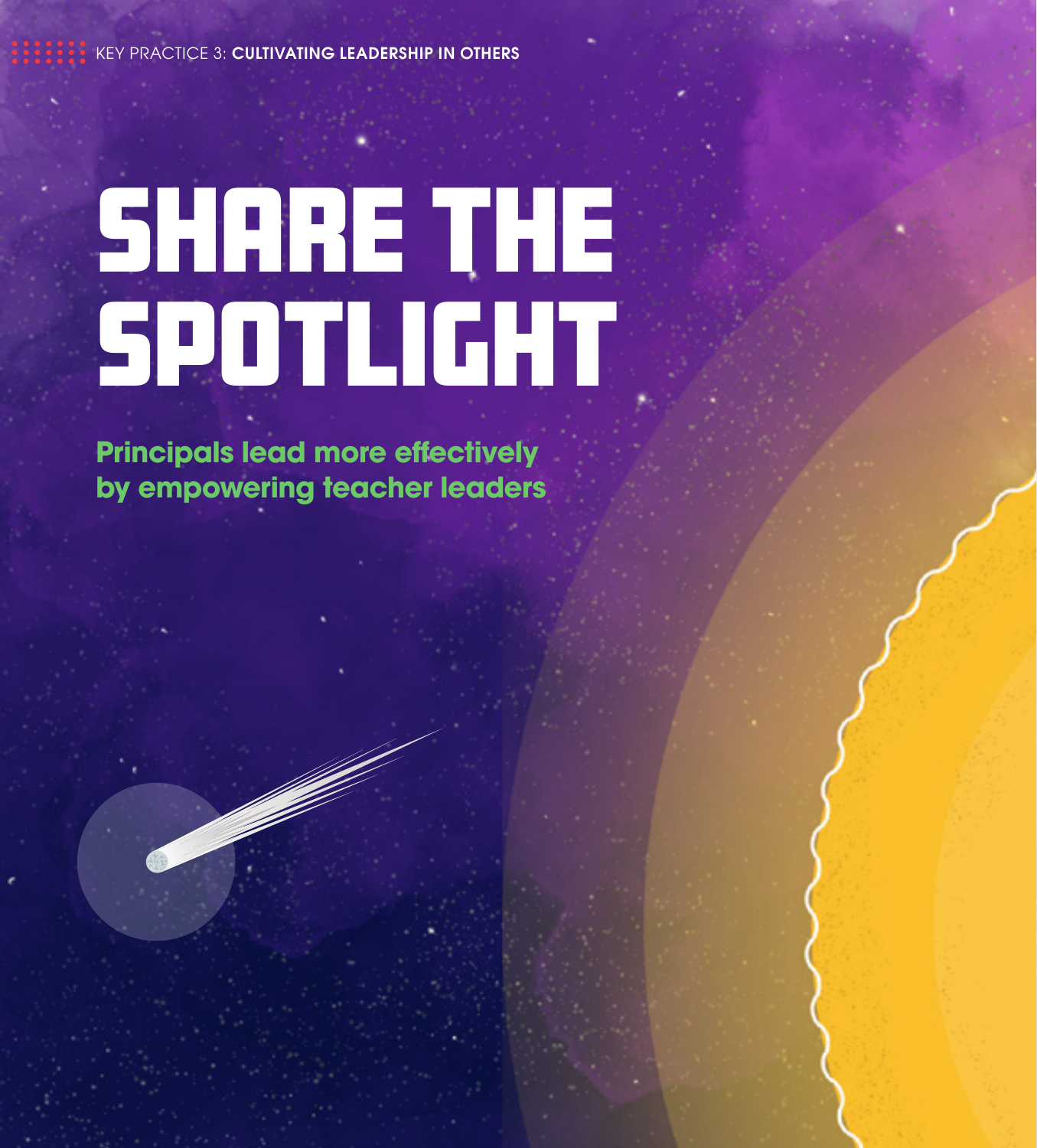

#### BY SUSAN McLESTER

tart with the assumption<br>
that leadership is every-<br>
where and in everyone,"<br>
says Andrew Olson, printhat leadership is everywhere and in everyone," cipal of Progress Village Middle Magnet School of the Arts. "Then, think about how to structure a capacity-building program that takes advantage of it."

Olson is one of 244 principals in Tampa, Florida's Hillsborough County Public Schools, one of six large urban districts across the country that since 2011 have been involved in The Wallace Foundation's "principal pipeline" initiative—designed to grow more effective principals.

At the helm of the initiative at Hillsborough is Tricia McManus, assistant superintendent of educational leadership and professional development. She is in charge of all levels of professional development for the district, including building capacity in teachers, aspirational principals, current principals, and principal supervisors. A sampling of the program she's put in place to do

this features a Preparing New Principals Program, a Principal Induction Program, and Coaching for Success.

With a mandate to cultivate leadership in others as part of their job description and with district guidelines indicating the *what* that principals must do, Hillsborough County principals are nevertheless given the autonomy to build their own leadership growth programs, leaving the *how* up to them. "You need to give people the individual freedom to be innovative," McManus says.

Olson and two other Hillsborough principals share their approaches to developing leadership capacity in others, and how empowering staff members to rise as leaders creates a stronger learning environment for students.

## **Development by Design**

Progress Village serves 870 students in grades 6 through 8, and it offers a range of unique electives, such as keyboarding, dance theater, costume design, and culinary arts. School admission is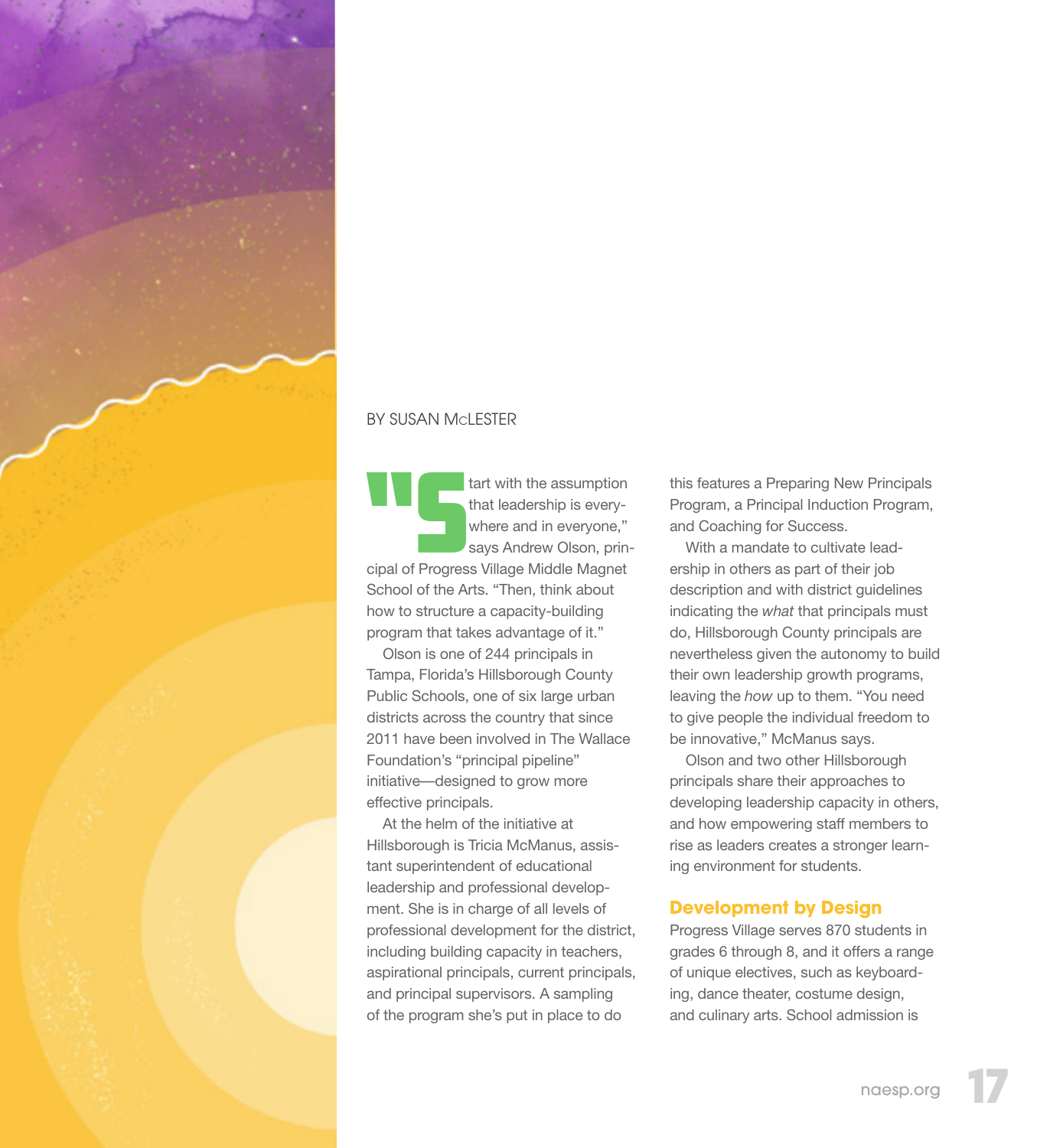lottery-based, with a consistently high demand for limited slots.

Working from the belief that there are opportunities for everyone to lead, Olson, during his five years as principal, has created a range of formal and informal options to promote and encourage the development of leadership skills in his staff. Playing a central role are Olson's two teacher leadership teams: Talent Developers and Team Leaders.

The Talent Developers consist of two subject-area coaches: a math/science coach and an English language arts/ social studies coach. They help develop

other teachers by meeting weekly with subject-area teachers to facilitate their professional learning community (PLC) planning and also overall schoolwide professional development. In addition, Talent Developers organize quarterly peer observation walk-throughs, which focus on specific subjects, such as data management and lesson design.

The Team Leaders take on a few of the duties traditionally assigned to administrators. They consist of six teachers, two for each grade level—one educates teachers on data, attendance, and behavior, while the other oversees interventions and coordinates student

success programs, such as the Student of the Month program.

Olson has also instituted a monthly Tea Party, a presentation that allows each teacher to share knowledge with colleagues. Rotating among teachers, the presentations can focus on any topic of interest to the presenter, whether it be an article, a TED Talk, a study, or something else.

"Knowing your people and creating the right opportunities is key," Olson says.

## **Layers of Leadership**

At the K–5, 400-student Lanier Elementary School, building leadership is

**Less is more. It's about having the right people. And because trust is key, their roles are not evaluative."** 

—Rachael O'Dea, principal, Lanier Elementary School, Tampa, FL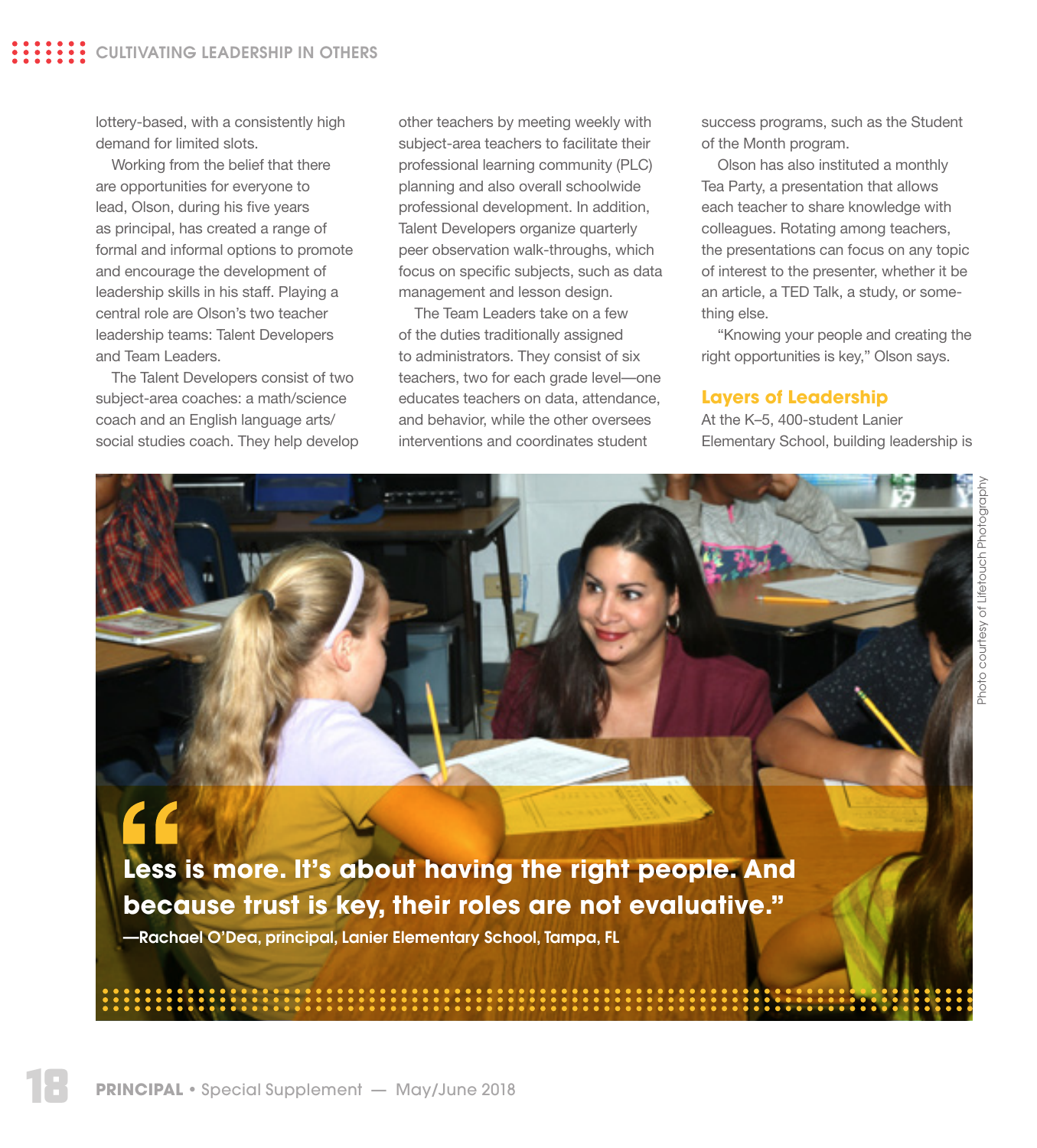at the core of teacher development, but also of the school as a whole. Structured around the Leader in Me program, an education offshoot of Stephen Covey's *The 7 Habits of Highly Effective People,* the school's instructional approach includes goal-setting and action steps for both teachers and students.

"The Covey-infused curriculum teaches students skills such as how to be proactive rather than reactive, how to participate in crafting your own pathway, and what it means to be a leader," says principal Rachael O'Dea, who began incorporating the Leader in Me program three years ago.

Lanier's leadership development is layered, with teachers supporting student leadership development, the leadership team supporting teacher development, and the principal supporting the leadership team.

O'Dea prefers a small leadership team, with hers consisting of a reading coach, a math coach, a guidance counselor, an ESC specialist for exceptional students, and the assistant principal. "Less is more. It's about having the right people," she says. "And because trust is key, their roles are not evaluative."

As developers of adult learning, team members lead and participate in a variety of activities designed to build capacity in others. These include learning walks, peer coaching, lesson and assessment strategies, feedback, and assistance in the development of action steps.

During weekly, hourlong planning time, coaches meet with PLCs to support teachers in ensuring lessons are aligned with standards. Team members also conduct mentoring sessions in which teachers demonstrate lesson strategies

for peers, followed by a discussion on ensuring the lesson teaches what it's supposed to teach and that the assessment matches the lesson.

Quarterly learning walks pair coaches with general education teachers to observe classroom lessons with detailed follow-up debriefings. Walks are based on a three-G structure—goal, grow, and glory—in which observers provide feedback to the teacher on how well the lesson matches the teacher's goals and how much growth the teacher is showing, and they offer praise for the teacher's accomplishments.

"We focus on research, and it's job-embedded," O'Dea says. "We don't do research after school. The school itself is the perfect research lab, and we take advantage of it."

#### **Getting Teacher Buy-in**

In contrast to O'Dea's "less is more" leadership team is Principal Larissa McCoy-Mitti's 18-teacher capacity-building team.

Arriving at A.P. Leto High School in January 2017 as assistant principal of curriculum and instructional leadership, McCoy-Mitti had her work cut out for her. As a turnaround school, Leto has a student population of 2,287, with 84 percent economically disadvantaged students, 30 percent English-language learners, and a long history of ranking near last place in state test scores.

"When I first got there, only the 10 department heads had any kind of say or voice in how the school was run," McCoy-Mitti says. "It was like going back in time to [the movie] *Stand and Deliver.*"

McCoy-Mitti knew getting teachers' quick buy-in was vital. She assembled

# **A Tale of Two Teacher Leadership Teams**

At Progress Village Middle Magnet School of the Arts, two types of teacher leadership teams provide extended leadership opportunities for the staff.

#### **TALENT DEVELOPERS**

- Consist of two subject-area coaches: one in math/science, one in English language arts/ social studies.
- Develop other teachers via weekly meetings focused on professional development.
- Organize quarterly peer observation walk-throughs, script notes, facilitate follow-up debriefings.
- Receive \$3,000 stipends.

#### **TEAM LEADERS**

- Consist of six teachers, two for each grade level-one educates on data, attendance, and behavior; one oversees interventions and coordinates student success programs.
- Assume some duties typically assigned to administrators.
- Receive \$1,000 stipends.

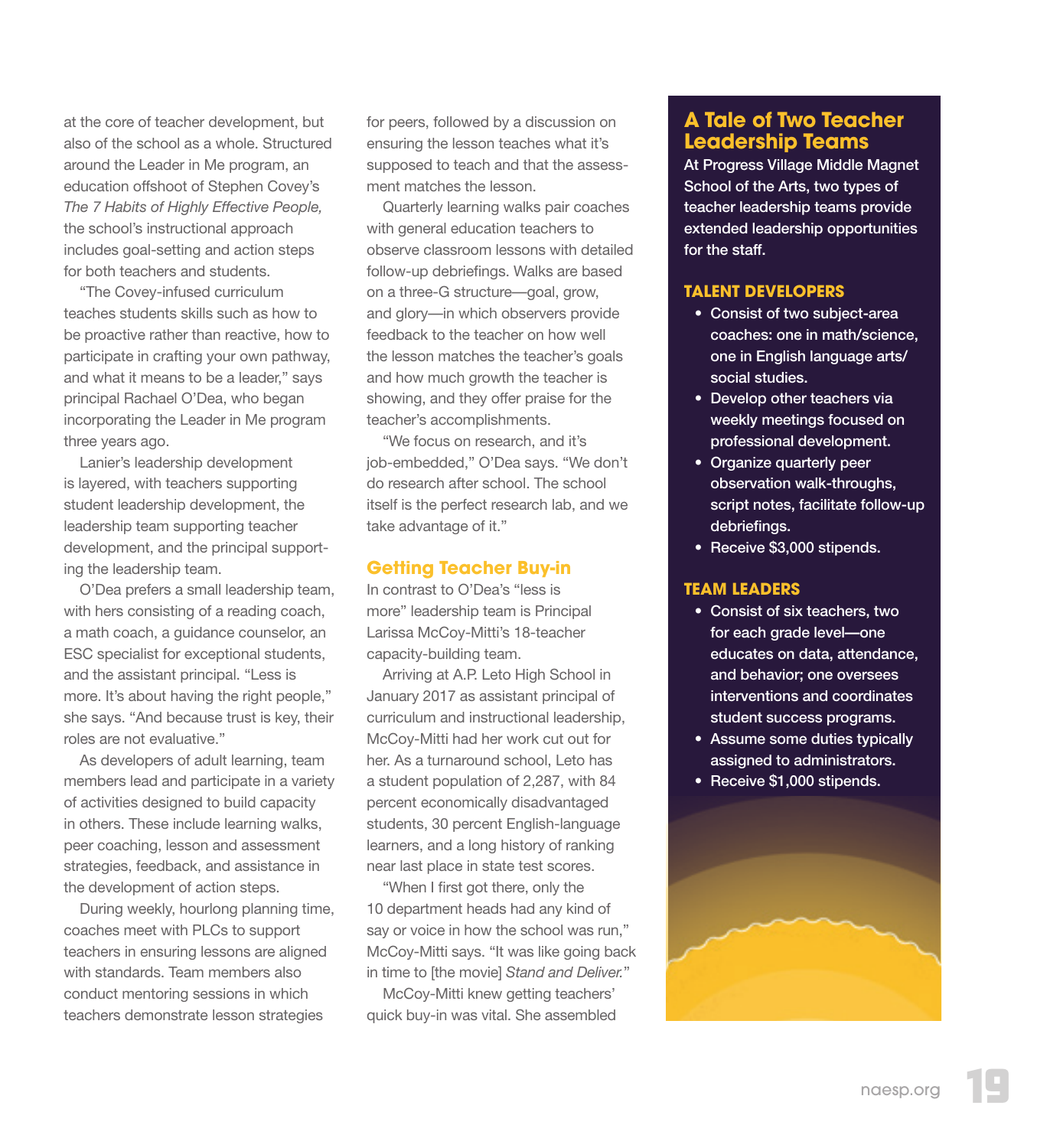# **You have to approach the job with a positive attitude, model behavior, and see each person's potential."**

—Andrew Olson, principal, Progress Village Middle Magnet School of the Arts, Tampa, FL

the leadership team from teachers who had the capacity to lead and from instructional coaches. None were department heads, which ensured that as many people as possible would have a voice.

Identifying instructional leadership as a high-need area, McCoy-Mitti began a twice-monthly, one-hour lesson-tuning showcase in which teachers meet with the leadership teams to look critically at lessons to ensure that activities align with goals and include critical thinking and multiple assessments.

The leadership team also creates 100 percent of the school's professional

development and helps promote the vision and mission of the school by "rallying the troops" and creating a sense of urgency, says McCoy-Mitti.

In fall 2017, McCoy-Mitti assumed the principalship of Leto and continued building on her leadership development program with quarterly highly structured learning walks. The program includes four walks a day, with each team visiting two to three classrooms, followed by a group debriefing. Six to eight teachers participate in each walk, including an instructional team member. Before the walks, the group sets norms to decide

what they are looking for, and debriefings include sharing takeaways and discussing how to implement best practices.

"Our priorities are what we teach, how we teach, and authentic literacy," McCoy-Mitti says. "We make it work by all pulling together and working collaboratively to overcome barriers."

# **Overcoming Challenges**

The three principals talk about the challenges they have faced in their efforts to grow leadership in others.

For McCoy-Mitti, it was a "baked-in" sense of apathy on the part of both